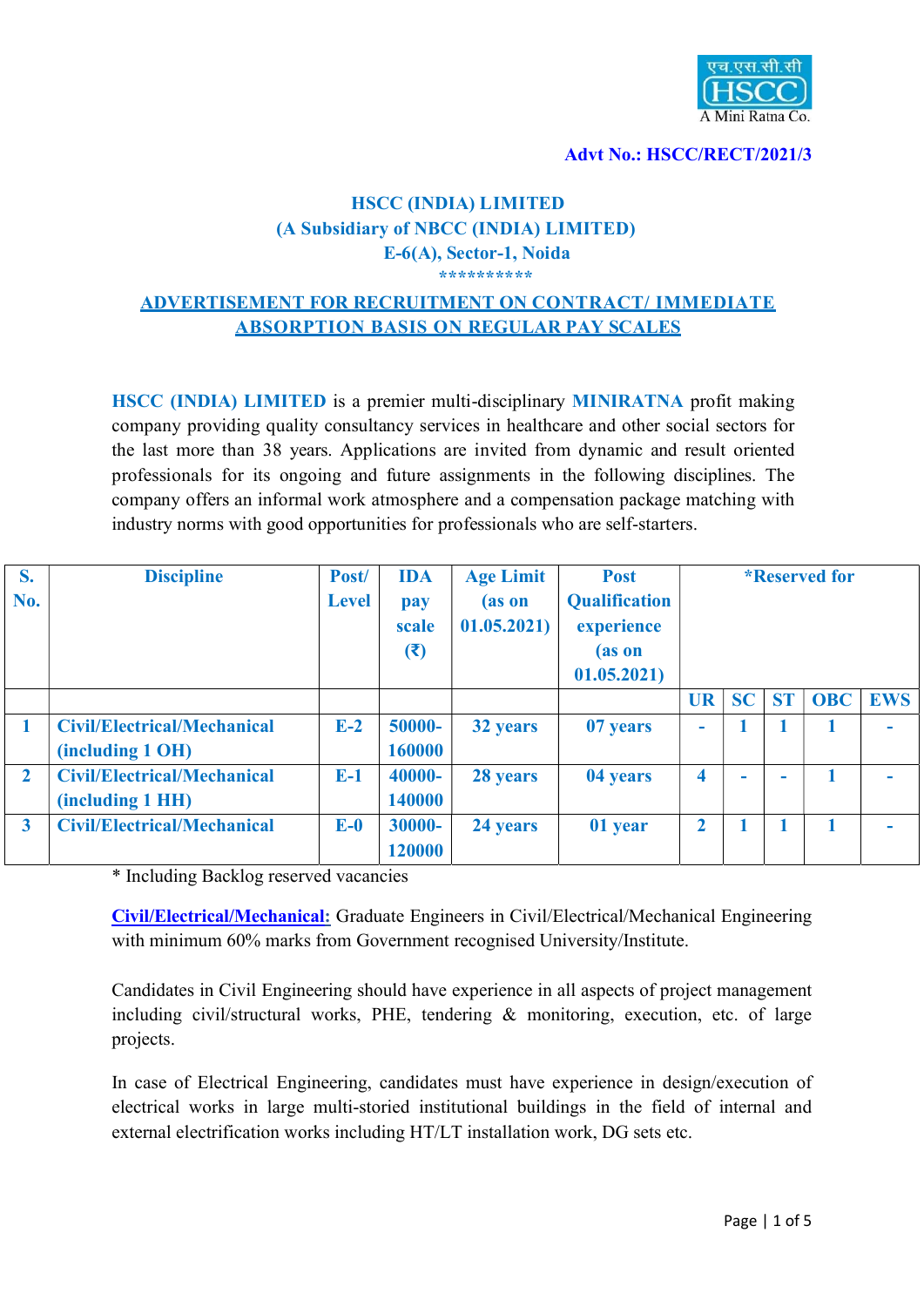

In Mechanical Engineering, candidates must be having experience in designing/execution, etc. of mechanical (HVAC) works in large multi-storied buildings.

# GENERAL CONDITIONS

Only Indian Nationals are eligible to apply.

Candidates are requested to verify their eligibility before submitting application.

Candidates are advised to provide specific, correct and complete information. Candidature of the candidate is liable to be rejected at any stage of the recruitment process or after recruitment or joining, if any information provided by the candidates found to be false or is not found in conformity with eligibility criteria mentioned in the advertisement.

Incomplete application will be summarily rejected. Any request to add additional information in application form after the application has been submitted shall not be entertained in any condition.

Person with disabilities can also apply for any of the above post in accordance with Government of India guidelines in force. Disability of applicants who apply against the post reserved for disabled persons should not be less than 40%.

The upper age limit mentioned is for general category of candidates. Age relaxation for SC/ST/OBC(NCL)/Ex-Serviceman and physically handicapped persons would be provided as per extant Government orders. Candidates from reserved category such as SC/ST/OBC (NCL) can also apply against unreserved posts. However, age relaxation will not be allowed to such category candidates against unreserved posts.

All Degrees should be from University/Institute recognized by the Board of Technical Education/ AICTE/ appropriate statutory authority.

Wherever CGPA or letter grade is awarded in a qualifying Degree, equivalent percentage of marks should be indicated in the application format as per the norms adopted by the University/Institute.

The date of declaration of result/ issuance of mark sheet shall be deemed to be date of acquiring the qualification and there shall be no relaxation on this account. Post qualification experience on a post/ level shall be counted from the said date onwards.

All pages of the Bio-data must be duly authenticated by the candidate before submission. Candidates are required to submit all relevant certificates/testimonials, duly self-attested in support of age, qualifications, Caste, Disability, Experience, Identity proof and passport size photograph along with the application. Originals should be produced at the time of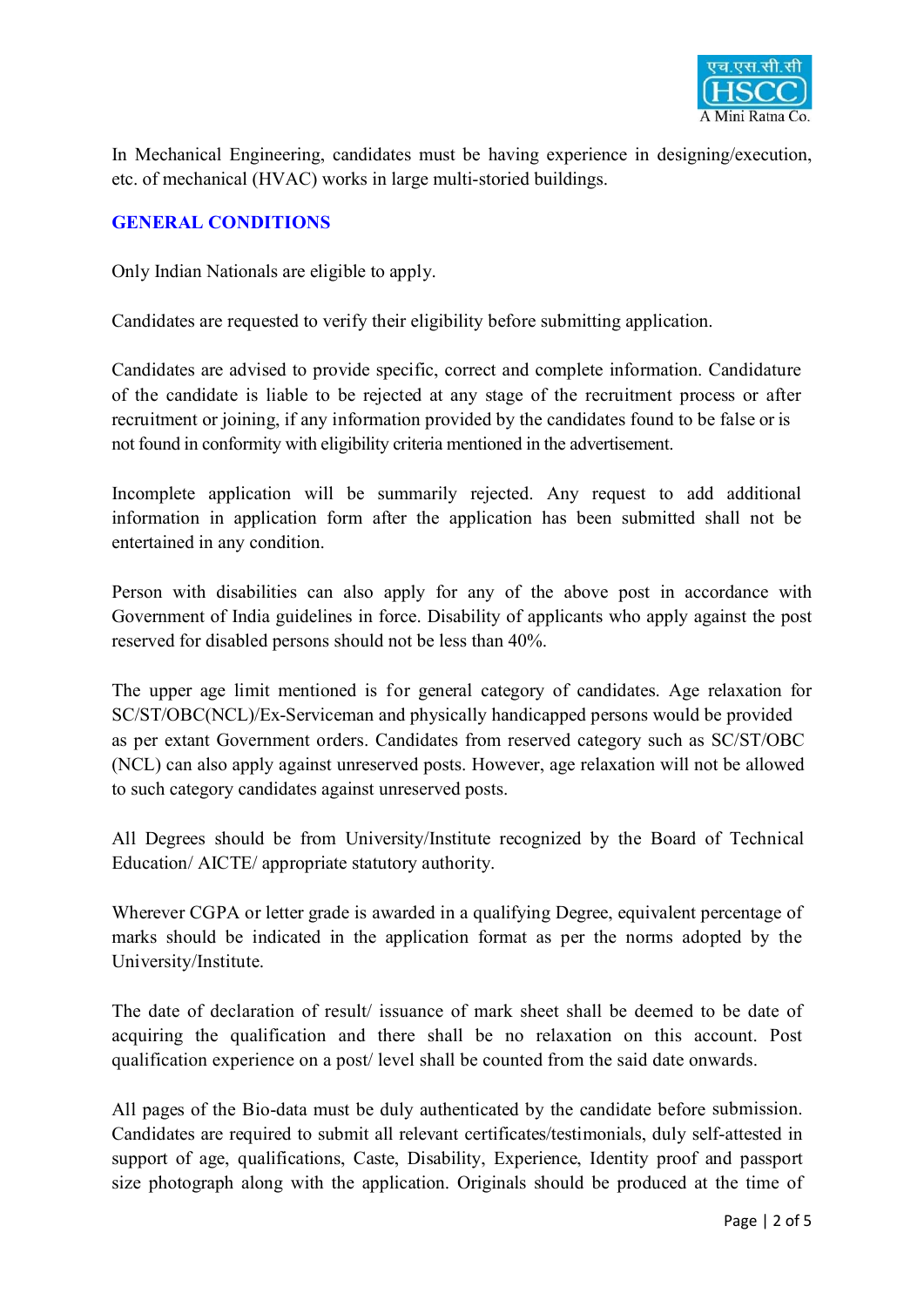

selection process. Furnishing wrong/incorrect information or suppression of relevant information will lead to rejection of candidature and the application will be out-rightly rejected.

For all posts, candidates must have excellent knowledge of working on computers, including software viz.MS Office, MS Projects, Primavera etc for technical posts.

The minimum post qualification experience, age etc maybe relaxed in respect of deserving/meritorious candidates at the discretion of the Management.

Management reserves the right to consider candidates for lower post than applied for, depending upon qualification and experience.

The selection procedure will be notified by HSCC depending upon the response received.

Decision of HSCC will be final in this regard.

HSCC reserves the right to cancel this advertisement and/or the selection process for any of the above posts without assigning any reason.

Any canvassing, directly or indirectly by the applicant will disqualify his/her candidature. Candidates from Govt/PSU should have been working minimum at one level/grade below the level applied for a minimum period of two years. Everything being equal, internal candidates will be given preference.

Candidates working in Government/ Semi-Government Organisation/ Public Sector Undertaking and Autonomous Bodies should apply through proper channel or furnish "No Objection Certificate" at the time of selection process. However, in the event of difficulty in getting NOC form their parent department, they must submit an undertaking that they will not claim any service transfer benefits/ protection of pay in case of the selection. However, they have to produce proper relieving order from their organisation, in the event of their selection, at the time of reporting for joining.

The mere fact that a candidate has submitted the application against the advertisement and apparently fulfilling the criteria as prescribed in the advertisement would not bestow on him/her the right to be definitely called for interview/considered further for selection process.

The company reserves the right to reject any application without assigning any reason.

HSCC reserves the right to cancel/ restrict /enlarge/ modify/ alter the advertisement/ Recruitment process and / or the Selection Process there under, without issuing any further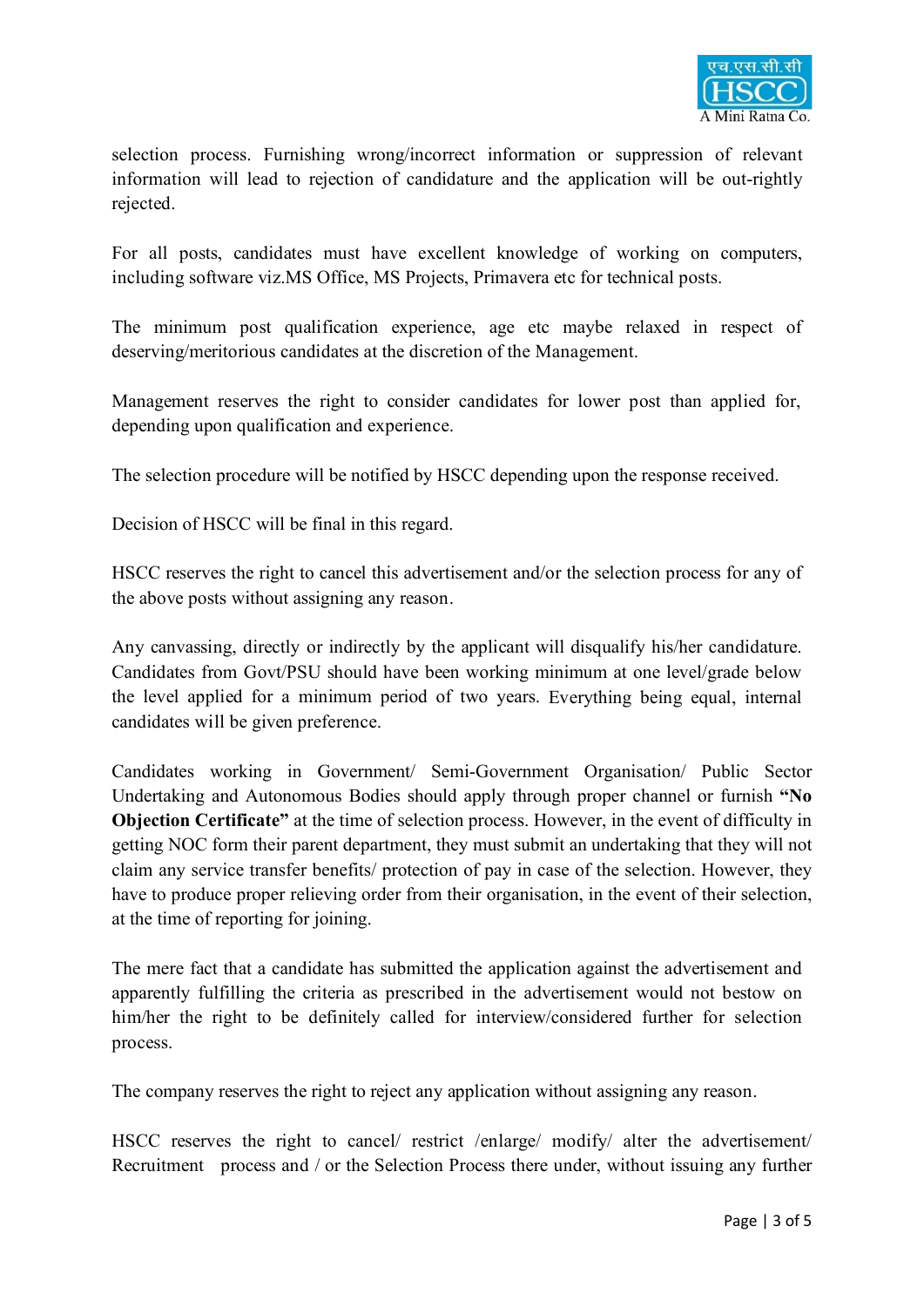

notice whatsoever. The number of vacancies can be modified as per the discretion of the Management.

The decision of HSCC in all matters relating to eligibility, acceptance or rejection of applications, mode of selection, conduct of selection process etc will be final and binding on candidates.

Date, Time & Venue of the selection process will be intimated to the shortlisted/eligible candidates via e-mail (to the e-mail ID provided in the application form at by the candidate). No other method of communication will be adopted.

Selected candidates are liable to be posted anywhere in India/abroad and may be assigned any work depending upon requirement.

The appointment will be on contract basis initially for a period of two years, extendable based on performance and requirement. Performance will be reviewed after one year and in case of unsatisfactory performance; the contract period can be reduced without assigning any reason whatsoever.

Candidate working in PSU/ Government must apply through proper channel and may be considered for appointment on contract/absorption basis.

### Applications sent by e-mail will not be considered.

Applications received after the closing date shall not be entertained.

Any corrigendum/addendum/errata in respect of the above advertisement will be made on HSCC website only. No further press advertisement will be given. All prospective candidates are advised to regularly scan through HSCC website for above purpose.

How to apply: Candidates possessing the required qualifications and experience may send their typed application in the prescribed format (available in the Careers page of website).

Candidates from PSUs/Govt may submit advance copy in time and apply through proper channel. Final selection will be subject to vigilance clearance and satisfactory Annual Confidential Reports.

Appointment will be subject to medical fitness from a reputed hospital at the discretion of the company.

The applications superscribing the level and post applied for on the cover should reach the following address latest by 17.05.2021 :-